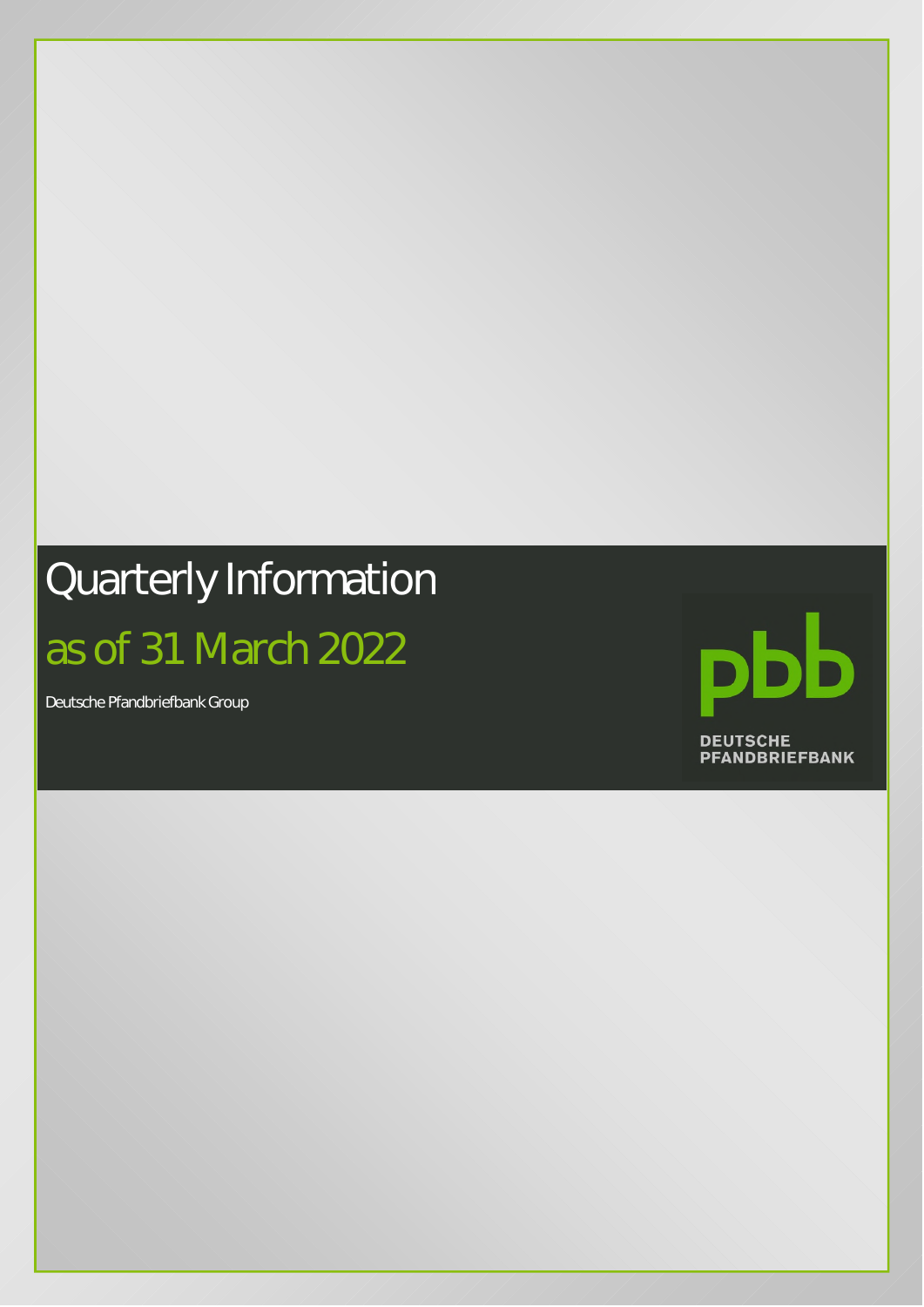# **Contents**

| <b>Business Performance</b>                  | 3              |
|----------------------------------------------|----------------|
| <b>Key Figures</b>                           | 3              |
| <b>Development in Earnings</b>               | $\overline{4}$ |
| Development in Assets and Financial Position | 6              |
| <b>Segment Reporting</b>                     | 9              |
| Breakdown of Maturities by Remaining Term    | 10             |
| Report on Post-balance Sheet Date Events     | 11             |
| <b>Additional Information</b>                | 11             |
| <b>Future-oriented Statements</b>            | ี 11           |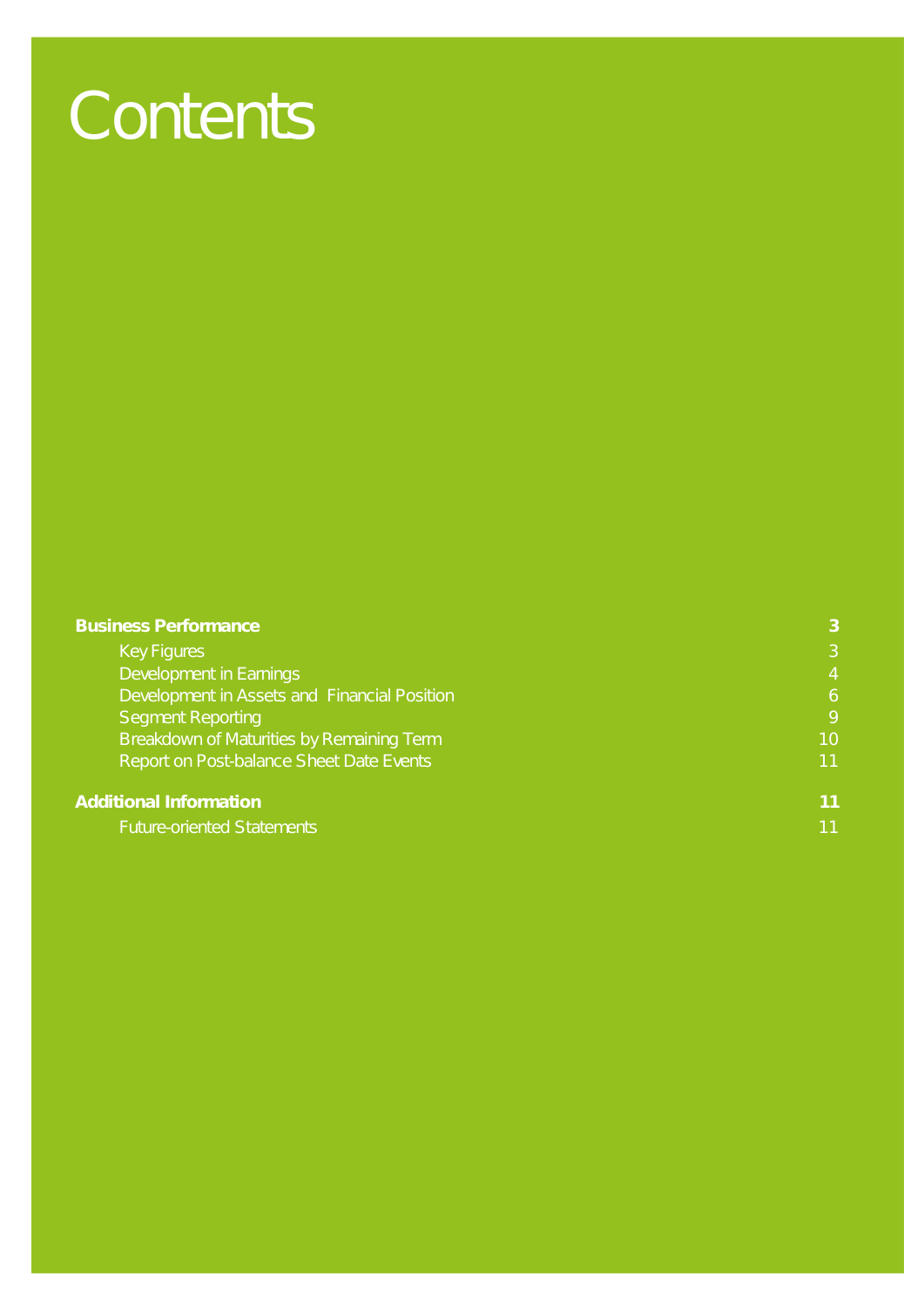# Business Performance

### Key Figures

| Deutsche Pfandbriefbank Group (pbb Group)             |                       | $1.1 - 31.3.2022$ | $1.1 - 31.3.2021$ |
|-------------------------------------------------------|-----------------------|-------------------|-------------------|
| Operating performance according to IFRS               |                       |                   |                   |
| Profit before tax                                     | in $\epsilon$ million | 42                | 52                |
| Net income                                            | in $\epsilon$ million | 36                | 42                |
| <b>Key ratios</b>                                     |                       | $1.1 - 31.3.2022$ | $1.1 - 31.3.2021$ |
| Earnings per share                                    | in $\epsilon$         | 0.24              | 0.28              |
| Cost-income ratio <sup>1)</sup>                       | in $%$                | 38.9              | 38.4              |
| Return on equity before tax <sup>2)</sup>             | in $%$                | 4.8               | 6.4               |
| Return on equity after tax <sup>2)</sup>              | in $%$                | 4.1               | 5.1               |
| New business volume Real Estate Finance <sup>3)</sup> | in $\epsilon$ billion | 2.1               | 2.1               |
| Balance sheet figures according to IFRS               |                       | 31.3.2022         | 31.12.2021        |
| <b>Total assets</b>                                   | in $\epsilon$ billion | 56.3              | 58.4              |
| Equity                                                | in $\epsilon$ billion | 3.4               | 3.4               |
| Financing volumes Real Estate Finance                 | in $\epsilon$ billion | 28.0              | 27.6              |
| Key regulatory capital ratios <sup>4)</sup>           |                       | 31.3.2022         | 31.12.2021        |
| CET1 ratio                                            | in $%$                | 16.9              | 17.1              |
| Own funds ratio                                       | in $%$                | 22.1              | 22.4              |
| Leverage ratio                                        | in $%$                | 6.0               | 6.0               |
| <b>Staff</b>                                          |                       | 31.3.2022         | 31.12.2021        |
| Employees (on full-time equivalent basis)             |                       | 780               | 784               |
| Long-term issuer rating/outlook <sup>5)6)</sup>       |                       | 31.3.2022         | 31.12.2021        |
| Standard & Poor's                                     |                       | BBB+/Stable       | A-/Negative       |
| Moody's Pfandbrief rating <sup>6)</sup>               |                       | 31.3.2022         | 31.12.2021        |
| Public sector Pfandbriefe                             |                       | Aa1               | Aa1               |
| Mortgage Pfandbriefe                                  |                       | Aa1               | Aa1               |
|                                                       |                       |                   |                   |

1) Cost-income ratio is the ratio of general and administrative expenses and net income from write-downs and write-ups on nonfinancial assets to operating income.

<sup>2)</sup> Return on equity before tax respectively after tax is the ratio of annualised profit before tax (net income) less AT1-coupon and average equity (excluding accumulated other comprehensive income (OCI) from cash flow hedge accounting, financial assets at fair value through OCI, AT1 capital and non-controlling interest).

<sup>3)</sup> Including prolongations with maturities of more than one year.

4) After confirmation of the 2021 financial statements, less AT1-coupon and less proposed dividend (subject to approval by the Annual General Meeting).

<sup>5)</sup> The ratings of unsecured liabilities may diverge from the issuer ratings.

<sup>6)</sup> The rating agencies may alter or withdraw their ratings at any time. Ratings of individual securities issued by pbb may deviate from the ratings indicated above, or an individual security may not be rated at all. For the evaluation and usage of ratings, please refer to the rating agencies' pertinent criteria and explanations and the relevant terms of use, which are to be considered. Ratings should not serve as a substitute for personal analysis. They do not constitute a recommendation to purchase, sell or hold securities issued by Deutsche Pfandbriefbank AG (pbb).

This notice is a quarterly report of the Deutsche Pfandbriefbank Group (pbb Group) in accordance with section 53 of the Exchange Rules (Börsenordnung) of the Frankfurt Stock Exchange. Unless stated otherwise, the following comments are based on (unaudited) consolidated figures in accordance with International Financial Reporting Standards (IFRS), adopted by the EU. Furthermore, also unless stated otherwise, the comments relate to comparison with the same period of the previous year (1 January to 31 March 2021, also referred to as "3m2021" below) or, in the case of details concerning the statement of financial position, comparison with figures as at the previous year's reporting date (31 December 2021).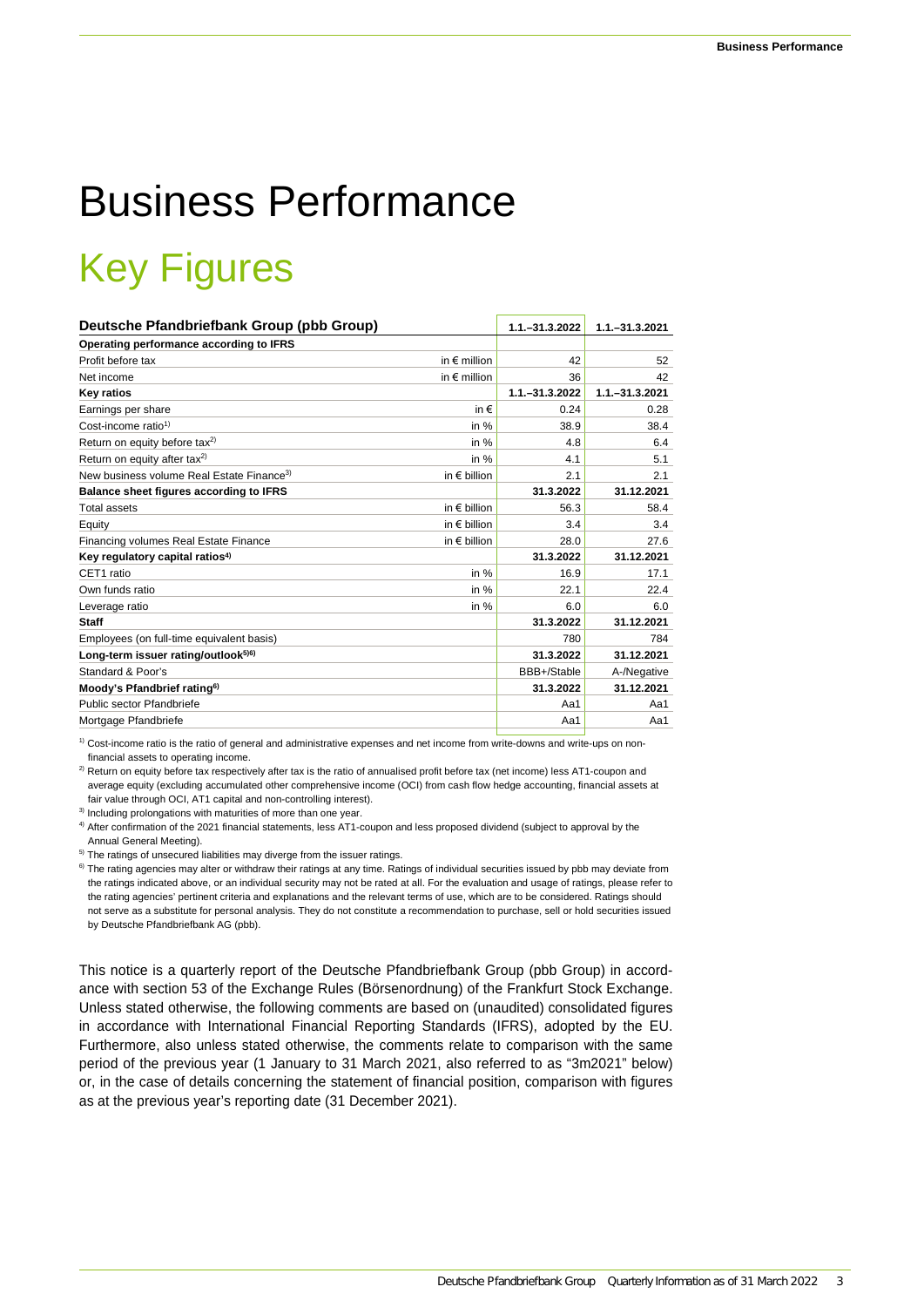### Development in Earnings

Despite considerable economic uncertainty arising from geopolitical tensions – such as the war between Russia and Ukraine, supply chain disruptions, and the persisting coronavirus pandemic – pbb Group achieved a clearly positive profit before tax of €42 million in the first quarter of 2022. Whilst last year's result of €52 million was thus not matched, this was in particular due to lower earnings incurred by early client repayments – upon which pbb Group has only a limited influence.

In detail, the result was as follows:

#### **Income and expenses**

|                                                                                                                                                          | $1.1 - 31.3.$ | $1.1 - 31.3.$ |
|----------------------------------------------------------------------------------------------------------------------------------------------------------|---------------|---------------|
| in $\epsilon$ million                                                                                                                                    | 2022          | 2021          |
| Operating income                                                                                                                                         | 149           | 146           |
| Net interest income                                                                                                                                      | 122           | 123           |
| Net fee and commission income                                                                                                                            | 2             | 2             |
| Net income from financial instruments at fair value through profit or loss<br>(Net income from fair value measurement) <sup>1)</sup>                     | 9             | 2             |
| Net income from derecognition of financial instruments not measured<br>at fair value through profit or loss (Net income from realisations) <sup>1)</sup> | 5             | 21            |
| Net income from hedge accounting                                                                                                                         |               | $-1$          |
| Net other operating income                                                                                                                               | 10            | $-1$          |
| Net income from allowances on financial assets<br>(Net income from risk provisioning) <sup>1)</sup>                                                      | $-18$         | $-10$         |
| General and administrative expenses                                                                                                                      | $-53$         | $-51$         |
| Expenses from bank levies and similar dues                                                                                                               | $-31$         | $-28$         |
| Net income from write-downs and write-ups on non-financial assets                                                                                        | -5            | -5            |
| Profit before tax                                                                                                                                        | 42            | 52            |
| Income taxes                                                                                                                                             | -6            | $-10$         |
| Net income                                                                                                                                               | 36            | 42            |
| attributable to: Shareholders                                                                                                                            | 36            | 42            |

<sup>1)</sup> Solely the condensed and parenthesised line item descriptions are used subsequently.

Net interest income of €122 million was in line with the prior-year figure of €123 million. The increased average portfolio of disbursed (and hence interest-bearing) REF financings of €27.8 billion had a positive effect in the first quarter of 2022 (average volume in 3m2021: €27.3 billion). pbb Group further benefited from a higher nominal volume of liabilities under the TLTRO III programme of notional €8.4 billion compared to the first quarter of 2021 (+€0.9 billion year-on-year), for which pbb will receive an interest rate premium of 50 basis points for the period from 24 June 2021 to 23 June 2022. In accordance with IAS 20, this interest rate benefit is accrued over the term. These positive effects were offset in particular by slightly lower gross margins in the lending business. As in the previous year, net interest income was boosted by earnings from floors agreed upon with clients, albeit to a slightly lower extent given higher interest rates.

Net fee and commission income from non-accruable fees of €2 million was unchanged year-onyear (3m2021: €2 million).

Net income from fair value measurement of €9 million was impacted by strong market movements due to the war in Ukraine, induced by higher interest rate levels in all relevant currencies for medium- and longer-term maturities. Net income from fair value measurement also rose due to a credit-induced increase in the fair values of derivatives and non-derivative financial instruments recognised at fair value through profit or loss.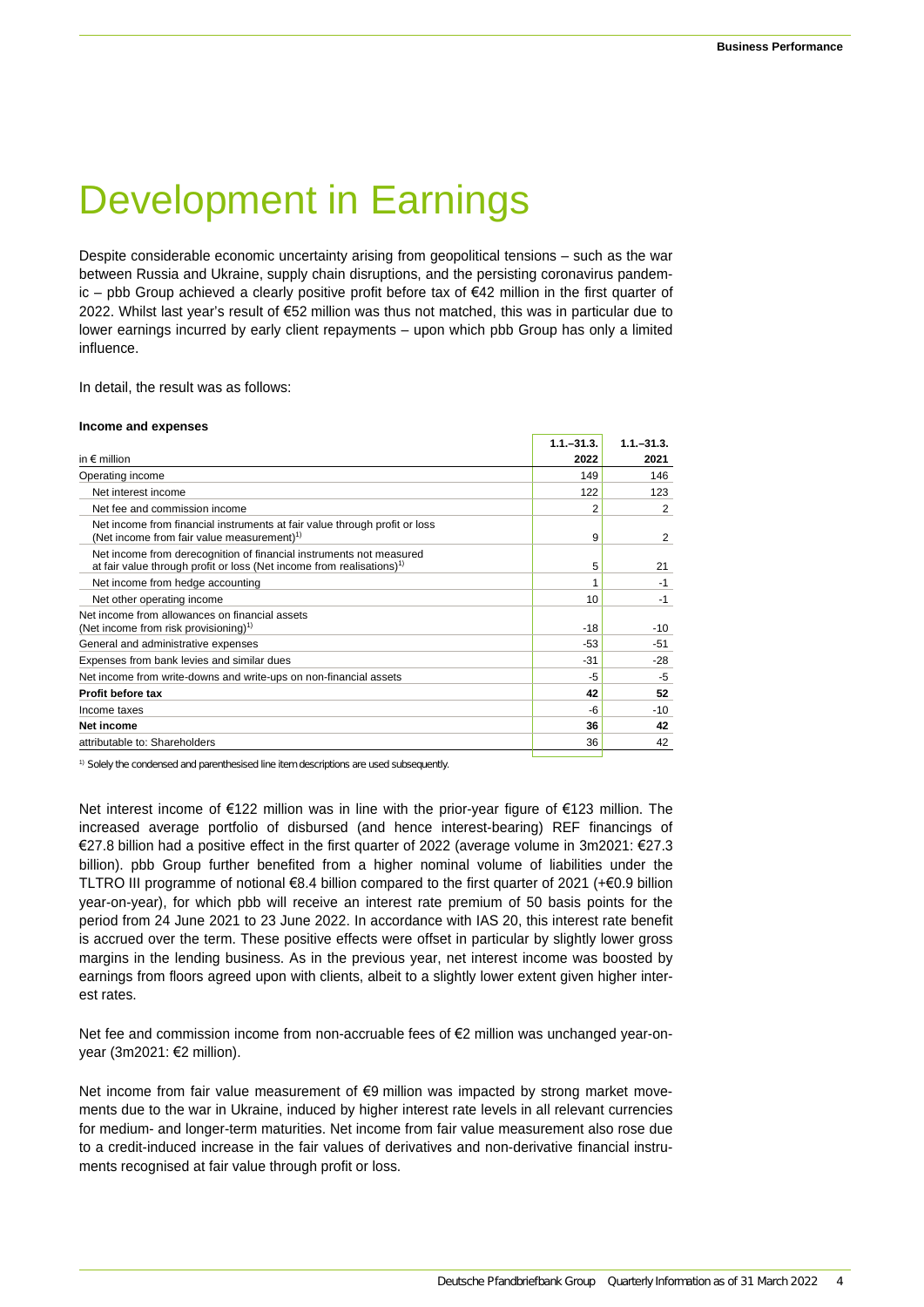Net income from realisations was significantly lower than in the previous year ( $65$  million versus 3m2021: €21 million) – mainly because of earnings from early repayments initiated by clients. Whilst net income from realisations in the first quarter of 2021 had benefited primarily from early termination fees of €13 million incurred by an individual loan, there was no early repayment of an individual financial instrument that produced income of more than approximately €1 million during the period under review.

As hedges were largely effective, net income from hedge accounting amounted to €1 million (3m2021: €-1 million).

Net other operating income jumped to €10 million (3m2021: €-1 million); this development was especially due to the reversal of provisions outside the lending business. The reversals reflected the best estimate that future obligations, especially related to legal risks, are now less probable.

Net income from risk provisioning amounted to €-18 million (3m2021: €-10 million). For financial instruments without indications for impaired credit quality (stage 1 and stage 2), there was a net addition to loss allowance of €10 million (3m2021: €5 million). For financial instruments with indications for impaired credit quality (stage 3), net addition to loss allowance amounted to €8 million (3m2021: €5 million).

Impairment measurements include forecasts for future economic developments. In line with current publications by, for example, the European Central Bank (ECB), pbb Group is now anticipating significantly lower economic growth for 2022 and 2023 than it did at the beginning of 2022. This is mainly a result of the macroeconomic consequences of the war between Russia and Ukraine, such as supply chain shortages and higher inflation, leading to an increase in stage 1 and stage 2 impairments of €15 million due to the structure of the model. This increase takes into account effects from the comparison of forecasts relevant for the measurement of impairments, especially the change in unemployment rates for 2022 and 2023.

Management overlay – recognised in 2021 with the aim of considering delayed defaults and bankruptcies following government support measures – was generally maintained in the first quarter of 2022. However, the aggregate overlay of €54 million as at 31 December 2021 was reduced to €44 million as at 31 March 2022, since the COVID-19-related infection waves in winter 2021/2022 triggered a less extensive, yet still palpable, economic impact than previous waves had done.

pbb Group has three Russia-related public investment financings with a gross carrying amount totalling €59 million in its portfolio, of which two financings are fully guaranteed and one financing is broadly guaranteed by Euler-Hermes, the Federal Republic of Germany's export credit agency. The uncovered part amounted to just under €3 million, of which more than €2 million was impaired at stage 3 level in the first quarter of 2022. pbb Group has no direct exposure to borrowers domiciled in Russia, Belarus or Ukraine, nor has it financed any properties in these countries. Moreover, pbb has not extended any financings to persons included on the European Union's sanctions list as at the reporting date. The other changes to stage 3 loss allowance mainly resulted from the lower present value of the collateral of variable-rate loans, due to higher interest rate levels.

General and administrative expenses of €53 million were slightly above the same period of the previous year (€51 million). Personnel expenses of €31 million (3m2021: €30 million) increased, amongst other things due to accrued liabilities for holiday entitlements which had to be recognised, whilst other administrative expenses went up as a result of project costs (€22 million; 3m2021: €21 million).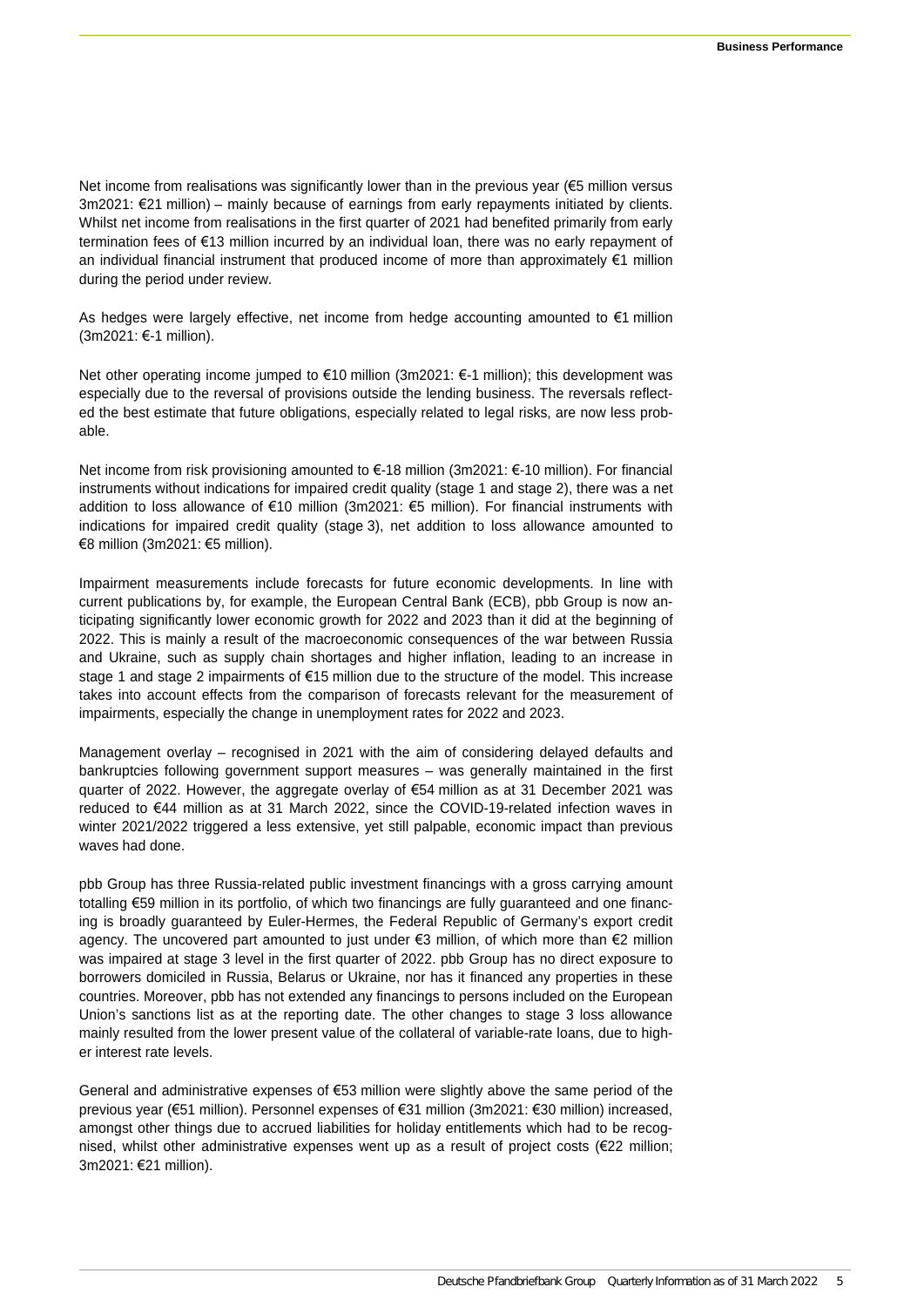Expenses for bank levies and similar dues (€31 million; 3m2021: €28 million) mainly comprised expenses for the bank levy, taking into account 15 per cent pledged collateral in line with the calculation scheme provided beforehand by the EU Single Resolution Board (SRB). The charge has to be recognised in the first quarter for the entire year, in accordance with IFRIC 21 stipulations. The year-on-year increase in expenses for the SRB/bank levy was down to an increase in the fund's target volume at EU level. This line item further comprised expenses of €1 million (3m2021: €1 million) for the German deposit guarantee scheme.

Net income from write-downs and write-ups on non-financial assets totalling €-5 million included scheduled depreciation of tangible assets and amortisation of intangible assets, and was in line with the previous year's level (3m2021: €-5 million).

Income taxes of €-6 million (3m2021: €-10 million) were entirely due to current taxes (3m2021: €-8 million), whilst in the previous year's period €-2 million had been attributable to current taxes.

Net income amounted to €36 million (3m2021: €42 million), of which €32 million (3m2021: €38 million) was attributable to ordinary shareholders and €4 million (3m2021: €4 million) to AT1 investors on a pro rata basis.

### Development in Assets and Financial Position

#### **DEVELOPMENT IN ASSETS**

#### **Assets**

| in $\epsilon$ million                                             | 31.3.2022 | 31.12.2021 |
|-------------------------------------------------------------------|-----------|------------|
| Cash reserve                                                      | 5,823     | 6,607      |
| Financial assets at fair value through profit or loss             | 998       | 1,180      |
| Positive fair values of stand-alone derivatives                   | 546       | 540        |
| Debt securities                                                   | 127       | 132        |
| Loans and advances to customers                                   | 322       | 505        |
| Shares in investment funds qualified as debt instruments          | 3         | 3          |
| Financial assets at fair value through other comprehensive income | 1.211     | 1,258      |
| Debt securities                                                   | 903       | 943        |
| Loans and advances to customers                                   | 308       | 315        |
| Financial assets at amortised cost after credit loss allowances   | 47,438    | 48,087     |
| Financial assets at amortised cost before credit loss allowances  | 47,791    | 48,429     |
| Debt securities                                                   | 6,593     | 6,893      |
| Loans and advances to other banks                                 | 2.695     | 2,646      |
| Loans and advances to customers                                   | 38,336    | 38,710     |
| Claims from finance lease agreements                              | 167       | 180        |
| Credit loss allowances on financial assets at amortised cost      | $-353$    | $-342$     |
| Positive fair values of hedge accounting derivatives              | 645       | 1,009      |
| Valuation adjustment from portfolio hedge accounting (assets)     | $-35$     | 5          |
| Tangible assets                                                   | 31        | 32         |
| Intangible assets                                                 | 41        | 42         |
| Other assets                                                      | 52        | 50         |
| Current income tax assets                                         | 10        | 3          |
| Deferred income tax assets                                        | 131       | 129        |
| <b>Total assets</b>                                               | 56,345    | 58,402     |

Total assets slightly declined in the first quarter of 2022. The cash reserve decreased mainly due to disbursed new business. Syndications led to a decrease of financial assets measured at fair value through profit or loss, whereas financial assets measured at fair value through other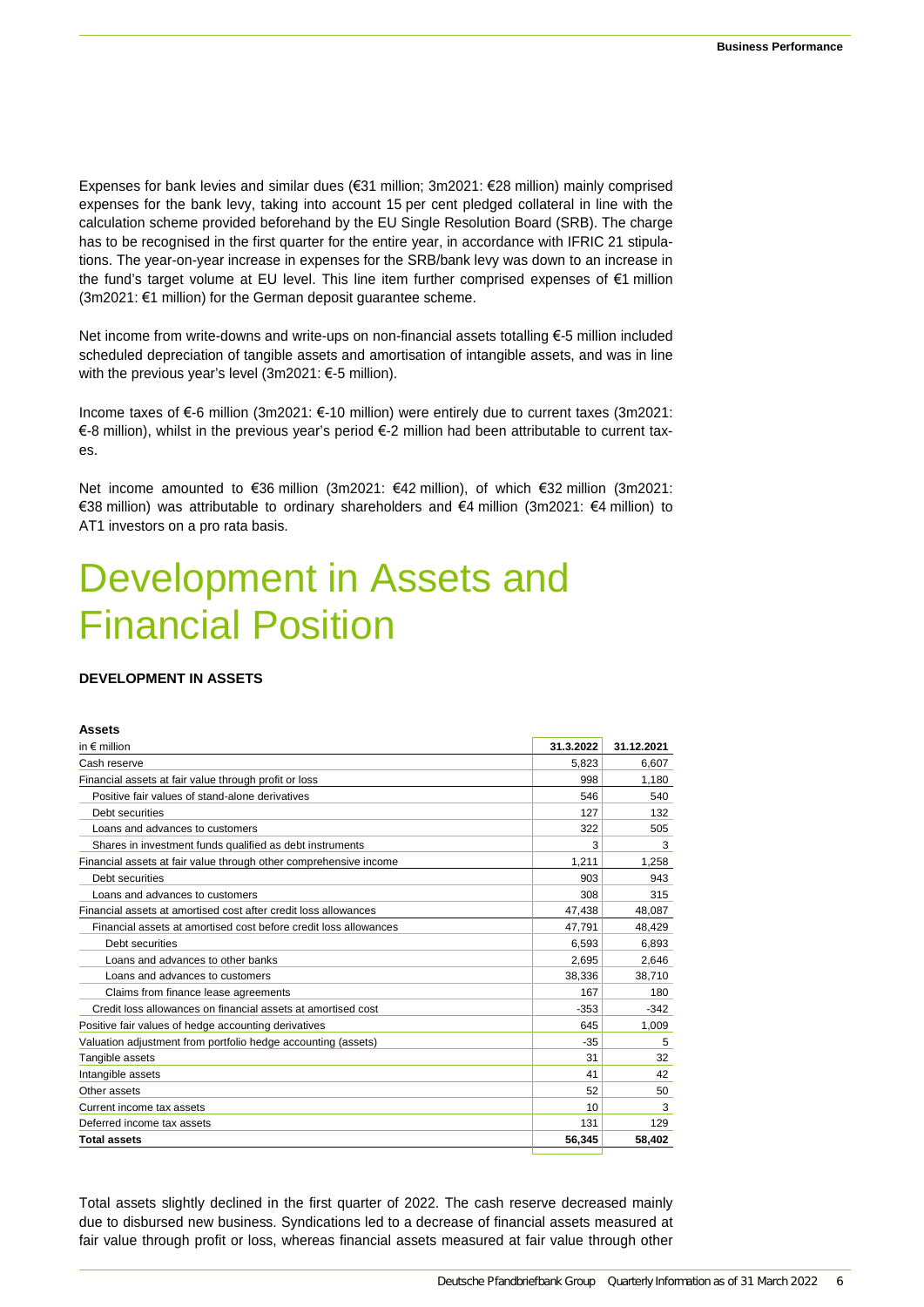comprehensive income showed no significant changes. Despite a higher nominal value of commercial real estate financings, financial assets measured at amortised cost declined, since the portfolio volume in the other segments fell as planned. Increased interest rates led to a lower fair value of hedging derivatives.

#### **DEVELOPMENT IN FINANCIAL POSITION**

| <b>Liabilities and equity</b>                                      |           |            |
|--------------------------------------------------------------------|-----------|------------|
| in $\epsilon$ million                                              | 31.3.2022 | 31.12.2021 |
| Financial liabilities at fair value through profit or loss         | 598       | 559        |
| Negative fair values of stand-alone derivatives                    | 598       | 559        |
| Financial liabilities measured at amortised cost                   | 50.781    | 52.656     |
| Liabilities to other banks                                         | 10,685    | 10,633     |
| Liabilities to customers                                           | 18,884    | 20,100     |
| Bearer bonds                                                       | 20,582    | 21,268     |
| Subordinated liabilities                                           | 630       | 655        |
| Negative fair values of hedge accounting derivatives               | 1,183     | 1,372      |
| Valuation adjustment from portfolio hedge accounting (liabilities) | 2         | 70         |
| Provisions                                                         | 224       | 231        |
| Other liabilities                                                  | 85        | 55         |
| Current income tax liabilities                                     | 28        | 34         |
| Liabilities                                                        | 52,901    | 54,977     |
| Equity attributable to the shareholders of pbb                     | 3.143     | 3.124      |
| Subscribed capital                                                 | 380       | 380        |
| Additional paid-in capital                                         | 1.637     | 1.637      |
| Retained earnings                                                  | 1.238     | 1,202      |
| Accumulated other comprehensive income                             | $-112$    | $-95$      |
| from pension commitments                                           | $-105$    | $-111$     |
| from cash flow hedge accounting                                    | $-29$     | $-28$      |
| from financial assets at fair value through OCI                    | 22        | 44         |
| Additional equity instruments (AT1)                                | 298       | 298        |
| Non-controlling interest in equity                                 | 3         | 3          |
| Equity                                                             | 3.444     | 3,425      |
| <b>Total equity and liabilities</b>                                | 56,345    | 58,402     |
|                                                                    |           |            |

#### **Liabilities**

Total liabilities as at 31 March 2022 were slightly below the previous year-end. Likewise, financial liabilities measured at amortised cost – which represent the major liabilities item – were down slightly. Within financial liabilities measured at amortised cost, financial liabilities to customers decreased due to maturities and lower micro hedge accounting adjustments as a result of higher interest rates. Maturities also resulted in lower holdings of bearer bonds. As with the assets side, the increase in interest rate levels led to a lower fair value of hedging derivatives.

#### **Equity**

Equity as at 31 March 2022 increased by €19 million compared to 31 December 2021, mostly reflecting current net income in the first quarter of 2022. Actuarial losses from pension liabilities went down by €6 million, with two changes to actuarial valuation parameters offsetting each other. The discount rate applied for the measurement of pension liabilities was increased in line with the development of market interest rates (31 March 2022: 2.10%; 31 December 2021: 1.31%), thus incurring lower pension provisions. The pension trend was increased in line with higher long-term inflation expectations (31 March 2022: 2.25%; 31 December 2021: 1.50%), leading to higher pension provisions. Accumulated other comprehensive income from financial assets measured at fair value through other comprehensive income declined by €22 million compared to year-end 2021, due to effects induced by interest rate and credit developments.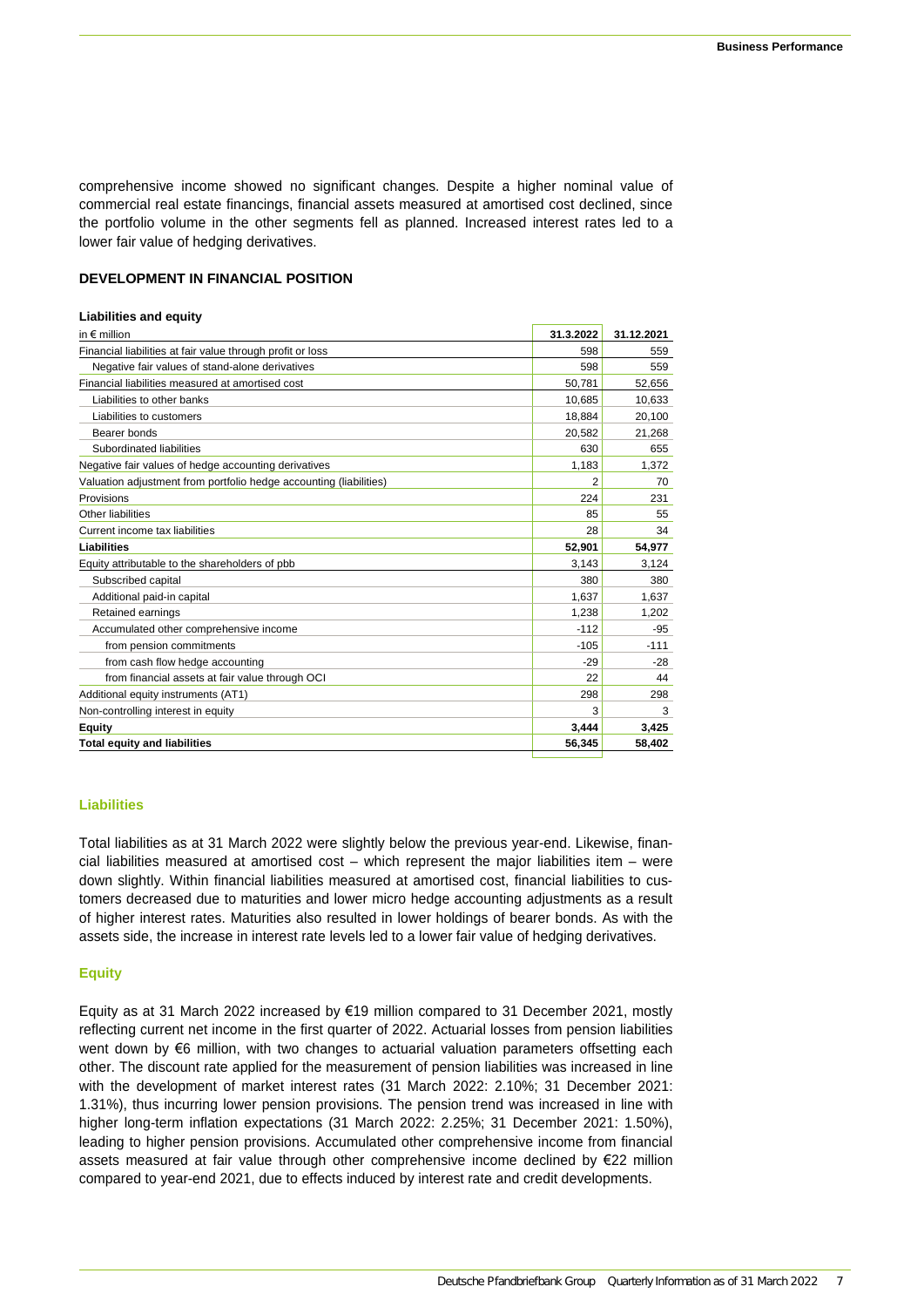#### **Funding**

During the first quarter of 2022, pbb Group raised new long-term funding in an equivalent amount of €1.8 billion (3m 2021: €1.4 billion), whilst repurchases and terminations were negligible (3m 2021: €0.4 billion). The total amount of funding comprised the same amount of Pfandbrief issues and unsecured liabilities, issued both in the form of benchmark bonds and private placements. Pfandbrief issues amounted to €0.9 billion (3m 2021: €0.6 billion). An additional €0.9 billion was attributable to unsecured funding (3m 2021: €0.8 billion), with the entire volume issued as senior preferred bonds. The transactions were denominated in euro and, in order to minimise foreign currency risks between assets and liabilities, in US dollar and Swedish krona. Unhedged interest rate exposures are usually hedged by swapping fixed against floating interest rates.

#### **Liquidity**

As at 31 March 2022, the Liquidity Coverage Ratio (LCR) was 229% (31 December 2021: 227%).

#### **Off-balance Sheet Commitments**

Irrevocable loan commitments of €3.1 billion (31 December 2021: €3.1 billion) represent the majority of off-balance sheet obligations. Contingent liabilities on guarantees and indemnity agreements amounted to €0.2 billion as at 31 March 2022 (31 December 2021: €0.2 billion).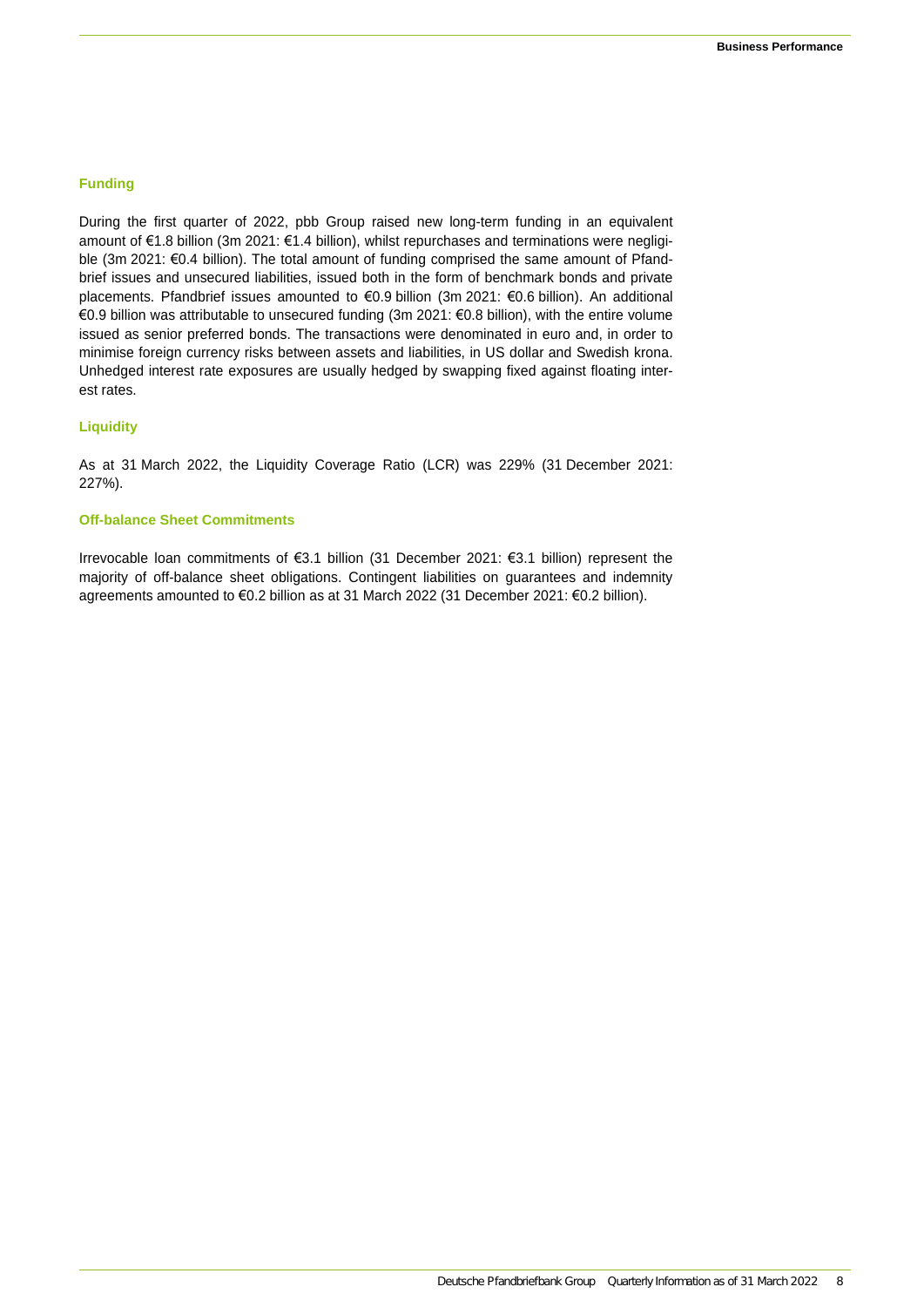### Segment Reporting

#### **Income/expenses**

| in $\epsilon$ million                        |                | Real<br>Estate<br>Finance<br>(REF) | Public<br>Invest-<br>ment<br>Finance<br>(PIF) | Value<br>Portfolio<br>(VP)   | Consolida-<br>tion & Ad-<br>justments<br>(C&A) | pbb<br>Group |
|----------------------------------------------|----------------|------------------------------------|-----------------------------------------------|------------------------------|------------------------------------------------|--------------|
| Operating income                             | 1.1.-31.3.2022 | 126                                | 10                                            | 12                           | 1                                              | 149          |
|                                              | 1.1.-31.3.2021 | 126                                | 9                                             | 10                           | 1                                              | 146          |
| Net interest income                          | 1.1.-31.3.2022 | 104                                | 8                                             | 9                            | 1                                              | 122          |
|                                              | 1.1.-31.3.2021 | 104                                | 9                                             | 9                            | 1                                              | 123          |
| Net fee and commission income                | 1.1.-31.3.2022 | 2                                  | ۰                                             | $\blacksquare$               |                                                | 2            |
|                                              | 1.1.-31.3.2021 | 2                                  |                                               |                              |                                                | 2            |
| Net income from fair value measurement       | 1.1.-31.3.2022 | 6                                  | 1                                             | 2                            | $\overline{\phantom{a}}$                       | 9            |
|                                              | 1.1.-31.3.2021 | 1                                  | ٠                                             | 1                            |                                                | 2            |
| Net income from realisations                 | 1.1.-31.3.2022 | 5                                  |                                               | ÷,                           |                                                | 5            |
|                                              | 1.1.-31.3.2021 | 21                                 | $\qquad \qquad \blacksquare$                  | $\qquad \qquad \blacksquare$ | $\blacksquare$                                 | 21           |
| Net income from hedge accounting             | 1.1.-31.3.2022 | 1                                  | ٠                                             | $\overline{\phantom{a}}$     | ٠                                              | 1            |
|                                              | 1.1.-31.3.2021 | -1                                 |                                               | ÷                            | ٠                                              | $-1$         |
| Net other operating income                   | 1.1.-31.3.2022 | 8                                  | 1                                             | 1                            |                                                | 10           |
|                                              | 1.1.-31.3.2021 | $-1$                               | $\overline{\phantom{a}}$                      | ٠                            | ٠                                              | $-1$         |
| Net income from risk provisioning            | 1.1.-31.3.2022 | $-19$                              | $-2$                                          | 3                            | $\blacksquare$                                 | $-18$        |
|                                              | 1.1.-31.3.2021 | $-11$                              | $\overline{\phantom{a}}$                      | 1                            | $\overline{\phantom{a}}$                       | $-10$        |
| General and administrative expenses          | 1.1.-31.3.2022 | $-46$                              | -4                                            | $-3$                         |                                                | $-53$        |
|                                              | 1.1.-31.3.2021 | $-44$                              | -4                                            | -3                           | ٠                                              | $-51$        |
| Expenses from bank levies and similar dues   | 1.1.-31.3.2022 | $-20$                              | $-4$                                          | $-7$                         |                                                | $-31$        |
|                                              | 1.1.-31.3.2021 | $-17$                              | $-4$                                          | $-7$                         | $\blacksquare$                                 | $-28$        |
| Net income from write-downs and write-ups of | 1.1.-31.3.2022 | $-4$                               | $-1$                                          | $\overline{\phantom{a}}$     | ٠                                              | $-5$         |
| non-financial assets                         | 1.1.-31.3.2021 | $-4$                               | $-1$                                          | ÷                            |                                                | -5           |
| Profit before tax                            | 1.1.-31.3.2022 | 37                                 | $-1$                                          | 5                            | 1                                              | 42           |
|                                              | 1.1.-31.3.2021 | 50                                 | ÷                                             | 1                            | 1                                              | 52           |

#### **Balance-sheet-related measures**

| in $\epsilon$ billion               |            | <b>REF</b> | PIF | VP   | C&A    | pbb<br>Group |
|-------------------------------------|------------|------------|-----|------|--------|--------------|
| Financing volumes <sup>1)</sup>     | 31.3.2022  | 28.0       | 5.0 | 10.8 | $\sim$ | 43.8         |
|                                     | 31.12.2021 | 27.6       | 5.2 | 10.9 | $\sim$ | 43.7         |
| Risik-weighted assets <sup>2)</sup> | 31.3.2022  | 15.1       | 0.7 | 0.3  | 0.6    | 16.7         |
|                                     | 31.12.2021 | 15.1       | 0.7 | 0.3  | 0.7    | 16.8         |
| Equity <sup>3)</sup>                | 31.3.2022  | 2.0        | 0.2 | 0.5  | 0.5    | 3.2          |
|                                     | 31.12.2021 | 2.1        | 0.2 | 0.4  | 0.4    | 3.1          |

<sup>1)</sup> Notional amounts of the drawn parts of granted loans and parts of the securities portfolio.

<sup>2)</sup> Including risk-weighted credit risk positions as well as the capital requirements for market risk positions and operational risks scaled with the factor 12.5.

3) Excluding accumulated other comprehensive income (OCI) from cash flow hedge accounting, financial assets at fair value through OCI, AT1 capital and non-controlling interest. Values as of 31 December 2021 were adjusted due to IFRS 8.29.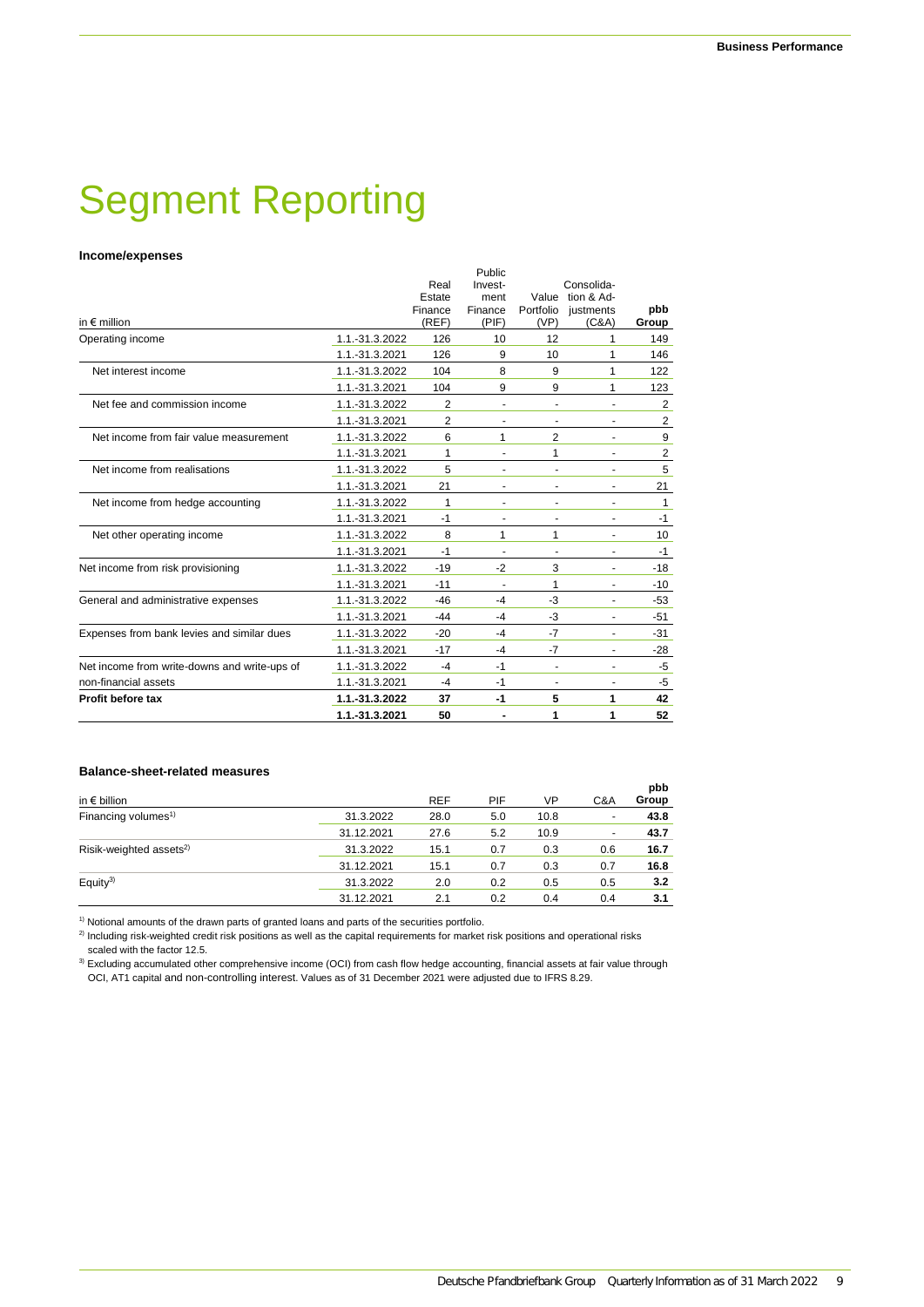### Breakdown of Maturities by Remaining Term

#### **Maturities of specific financial assets and liabilities**

| (excluding derivatives)                                           |                                |                          |                                     |                             |             | 31.3.2022 |
|-------------------------------------------------------------------|--------------------------------|--------------------------|-------------------------------------|-----------------------------|-------------|-----------|
|                                                                   | not specified/<br>repayable on |                          | more than 3<br>up to 3 months up to | more than 1<br>year up to 5 | more than 5 |           |
| in $\epsilon$ million                                             | demand                         | months                   | 1 year                              | vears                       | years       | Total     |
| Cash reserve                                                      | 5,823                          |                          |                                     |                             |             | 5,823     |
| Financial assets at fair value through profit or loss             | 3                              | 6                        | 4                                   | 157                         | 282         | 452       |
| Debt securities                                                   | $\sim$                         | $\blacksquare$           | ٠                                   | 86                          | 41          | 127       |
| Loans and advances to customers                                   | ۰                              | 6                        | 4                                   | 71                          | 241         | 322       |
| Shares in investment funds qualified as debt instruments          | 3                              | $\overline{\phantom{a}}$ | ٠                                   | $\overline{\phantom{a}}$    |             | 3         |
| Financial assets at fair value through other comprehensive income |                                | 20                       | 118                                 | 550                         | 523         | 1,211     |
| Debt securities                                                   |                                | 18                       | 8                                   | 387                         | 490         | 903       |
| Loans and advances to customers                                   |                                | 2                        | 110                                 | 163                         | 33          | 308       |
| Financial assets at amortised cost before credit loss allowances  | 1,005                          | 3,989                    | 4,729                               | 19,204                      | 18,864      | 47,791    |
| Debt securities                                                   |                                | 854                      | 160                                 | 1,758                       | 3,821       | 6,593     |
| Loans and advances to other banks                                 | 994                            | 1.093                    | 50                                  | 249                         | 309         | 2,695     |
| Loans and advances to customers                                   | 11                             | 2,039                    | 4,509                               | 17,141                      | 14,636      | 38,336    |
| Claims from finance lease agreements                              |                                | 3                        | 10                                  | 56                          | 98          | 167       |
| <b>Total financial assets</b>                                     | 6,831                          | 4,015                    | 4,851                               | 19,911                      | 19,669      | 55,277    |
| Financial liabilities at cost                                     | 1.632                          | 1.997                    | 6,335                               | 25,623                      | 15,194      | 50,781    |
| Liabilities to other banks                                        | 480                            | 274                      | 185                                 | 9,130                       | 616         | 10,685    |
| Thereof: Registred bonds                                          |                                | 46                       | 51                                  | 638                         | 444         | 1,179     |
| Liabilities to customers                                          | 1,114                          | 1.049                    | 2,318                               | 4,467                       | 9,936       | 18,884    |
| Thereof: Registred bonds                                          |                                | 417                      | 339                                 | 2.527                       | 9,542       | 12,825    |
| Bearer bonds                                                      | 38                             | 662                      | 3,821                               | 11.789                      | 4,272       | 20,582    |
| Subordinated liabilities                                          |                                | 12                       | 11                                  | 237                         | 370         | 630       |
| Total financial liabilities                                       | 1,632                          | 1,997                    | 6,335                               | 25,623                      | 15,194      | 50,781    |

#### **Maturities of specific financial assets and liabilities (excluding derivatives) 31.12.2021**

|                                                                   | not specified/ |        | more than 3          | more than 1  |             |        |
|-------------------------------------------------------------------|----------------|--------|----------------------|--------------|-------------|--------|
|                                                                   | repayable on   |        | up to 3 months up to | year up to 5 | more than 5 |        |
| in $\epsilon$ million                                             | demand         | months | 1 year               | years        | years       | Total  |
| Cash reserve                                                      | 6,607          |        |                      |              |             | 6.607  |
| Financial assets at fair value through profit or loss             | 3              | 5      | 6                    | 288          | 338         | 640    |
| Debt securities                                                   |                |        |                      | 88           | 44          | 132    |
| Loans and advances to customers                                   |                | 5      | 6                    | 200          | 294         | 505    |
| Shares in investment funds qualified as debt instruments          | 3              |        |                      |              |             | 3      |
| Financial assets at fair value through other comprehensive income |                | 22     | 16                   | 665          | 555         | 1,258  |
| Debt securities                                                   |                | 16     | 10                   | 397          | 520         | 943    |
| Loans and advances to customers                                   |                | 6      | 6                    | 268          | 35          | 315    |
| Financial assets at amortised cost before credit loss allowances  | 1,121          | 2,986  | 5,756                | 18,633       | 19,933      | 48,429 |
| Debt securities                                                   |                | 182    | 813                  | 1.696        | 4,202       | 6,893  |
| Loans and advances to other banks                                 | 1,061          | 1,034  |                      | 249          | 302         | 2,646  |
| Loans and advances to customers                                   | 60             | 1,766  | 4,934                | 16,632       | 15,318      | 38,710 |
| Claims from finance lease agreements                              |                | 4      | 9                    | 56           | 111         | 180    |
| <b>Total financial assets</b>                                     | 7,731          | 3,013  | 5,778                | 19,586       | 20,826      | 56,934 |
| Financial liabilities at cost                                     | 1.785          | 3,278  | 5,089                | 26,187       | 16,317      | 52,656 |
| Liabilities to other banks                                        | 649            | 23     | 345                  | 8.962        | 654         | 10,633 |
| Thereof: Registred bonds                                          |                | 12     | 79                   | 490          | 439         | 1,020  |
| Liabilities to customers                                          | 1.097          | 1.024  | 2,711                | 4,529        | 10,739      | 20,100 |
| Thereof: Registred bonds                                          |                | 383    | 502                  | 2.621        | 10.337      | 13,843 |
| Bearer bonds                                                      | 39             | 2,194  | 2,033                | 12,597       | 4.405       | 21,268 |
| Subordinated liabilities                                          |                | 37     |                      | 99           | 519         | 655    |
| <b>Total financial liabilities</b>                                | 1.785          | 3.278  | 5.089                | 26.187       | 16.317      | 52.656 |